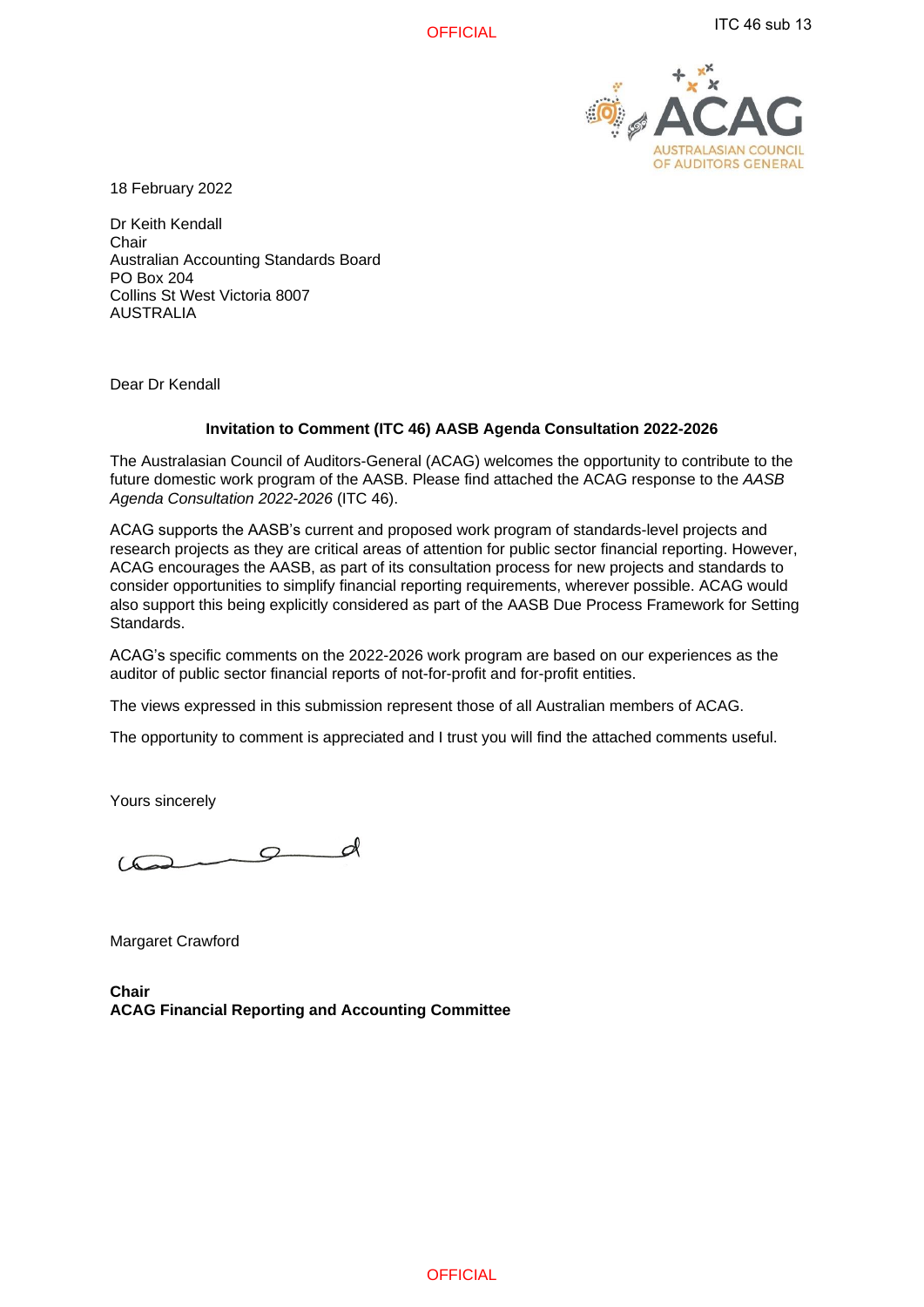

### **QUESTIONS FOR RESPONDENTS**

#### **Question 1 – Inactive projects**

### *Are there any inactive projects you think should be retained in the AASB 2022–2026 work program?*

ACAG is of the view that it is not necessary to retain the inactive projects listed in Table 2 of ITC 46 in the 2022-2026 work program.

ACAG believe it would be more beneficial for the AASB's resources to be applied to the current domestic projects noted in Table 1 and the proposed external reporting projects listed in Table 3 (which we have commented on specifically under Question 2).

Specific comments on each project are outlined in the table below.

| <b>Project</b>                      | <b>Comments</b>                                                                                                                                                                                                                                                                                                                                                                                                                                                                                                                                                                                                                                                                                                                                                                                                                                                                                                                                                                                                                      |
|-------------------------------------|--------------------------------------------------------------------------------------------------------------------------------------------------------------------------------------------------------------------------------------------------------------------------------------------------------------------------------------------------------------------------------------------------------------------------------------------------------------------------------------------------------------------------------------------------------------------------------------------------------------------------------------------------------------------------------------------------------------------------------------------------------------------------------------------------------------------------------------------------------------------------------------------------------------------------------------------------------------------------------------------------------------------------------------|
| <b>Remuneration</b><br>reporting    | The recent AASB Staff Paper 'Review of Executive Remuneration Disclosure<br>Requirements' indicated that Australia 'sits at the top end of the disclosure requirements'<br>when compared to other jurisdictions and that further review would likely be focussed on<br>streamlining reporting requirements and cutting 'red-tape' in Australia.<br>ACAG, in its comments on the AASB Agenda Consultation 2017-2019, suggested that a<br>Post Implementation Review (PIR) of AASB 124 'Related Party Disclosures' be<br>performed. ACAG notes that a PIR on AASB 124 is forthcoming and is supportive of this,<br>particularly regarding its application to not-for-profit public sector financial reports.<br>ACAG has not encountered any significant issues in applying the AASB 124 requirements<br>for remuneration reporting in the public sector and believes the PIR on AASB 124 is<br>sufficient. On this basis, ACAG does not believe applying further AASB resources to this<br>project should be a priority at this time. |
| Crowd-sourced<br>equity funding     | ACAG supports removing this project from the work program on the basis that it has been<br>considered as part of the development of the Australian Financial Reporting project and<br>ACAG has not encountered any significant accounting issues regarding crowd-sourced<br>equity funding.                                                                                                                                                                                                                                                                                                                                                                                                                                                                                                                                                                                                                                                                                                                                          |
| <b>Definition of</b><br>fundraising | ACAG is of the view that 'fundraising' would be better defined by the ACNC. One of the<br>ACNC's objects is to reduce red tape. This includes harmonising ACNC regulatory<br>requirements with the numerous state and territory laws that cover charities. Consistency<br>in the application of the definition could also be sought through consultation with the<br>ACNC as part of the AASB's 'Not-for-Profit Private Sector Financial Reporting<br>Framework', 'Public Sector Financial Reporting Framework' and 'Service Performance<br>Reporting' projects.                                                                                                                                                                                                                                                                                                                                                                                                                                                                     |
| Long term<br>discount rates         | ACAG supported the Board's decision in May 2017 to conduct preliminary research on<br>the impact of the volatility of spot rates on defined benefit liabilities of the public sector.<br>A positive observation by ACAG is that the use of market yields on government bonds<br>promotes a consistent approach to discounting post-employment benefit obligations.<br>ACAG still acknowledges that the use of a spot discount rate can create volatility in the<br>profit and loss statements for public sector entities.<br>When considering the AASB's current resource capacity and the limited number of<br>accounting issues ACAG has encountered with the application of this approach (aside<br>from the volatility issues noted), ACAG does not believe retaining this project on the work<br>program would be an effective use of the AASB's resources at this time. The limited<br>progress of the project to-date is also evidence of this fact.                                                                          |

# **OFFICIAL**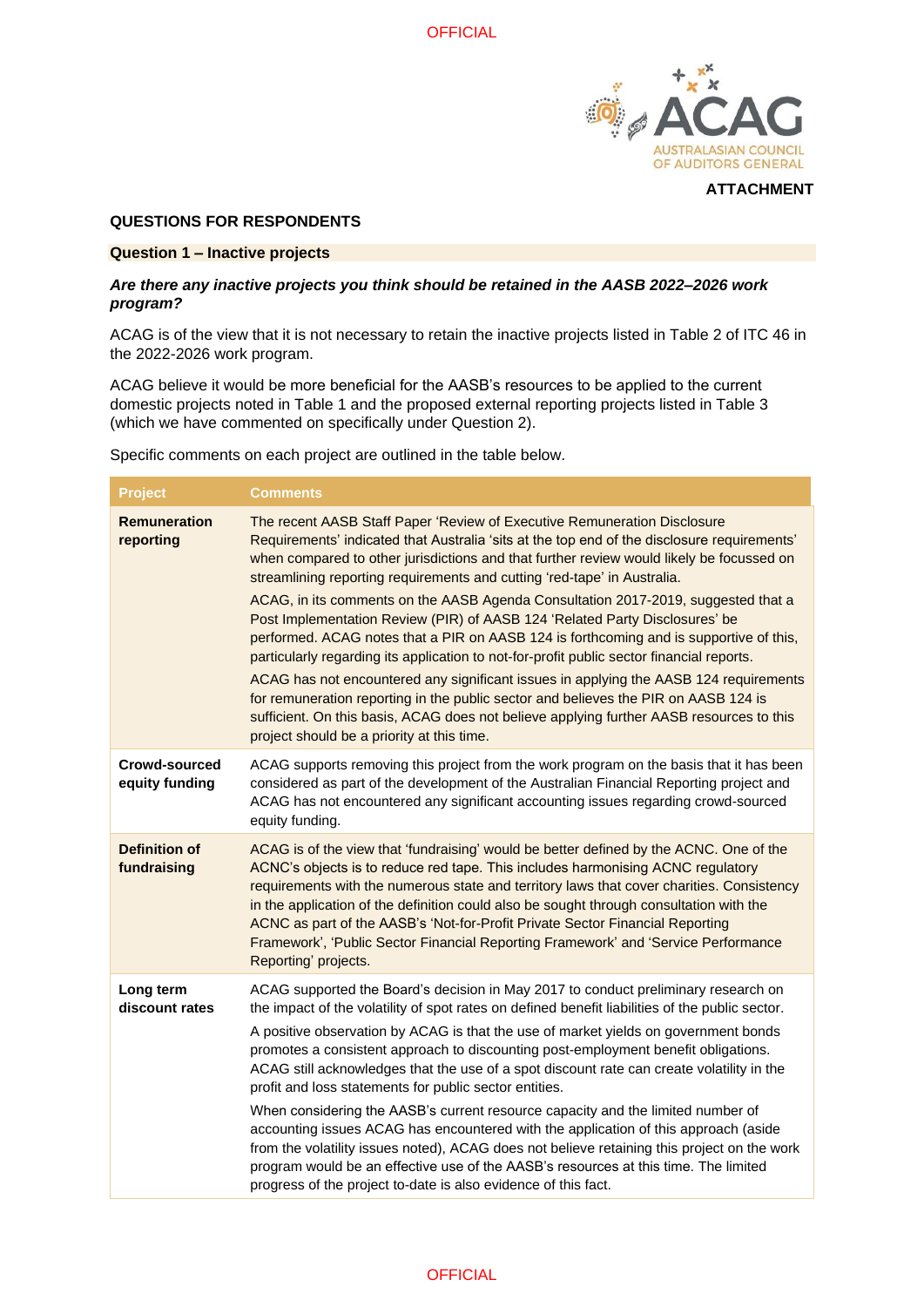

## **Question 2 – Potential Projects**

*(a) Do you agree that the AASB should add any of the proposed external reporting projects to the work program? Include any feedback as to the scope of the proposed external reporting projects.*

ACAG agrees that all three of the proposed projects have merit and should be included in the work program. Feedback on the scope of the proposed projects is provided in the table below.

| <b>Project</b>                  | <b>Feedback</b>                                                                                                                                                                                                                                                                                                                                                                                                                                                                                                                                                                                                                                                                                                                                                                                                                                                   |
|---------------------------------|-------------------------------------------------------------------------------------------------------------------------------------------------------------------------------------------------------------------------------------------------------------------------------------------------------------------------------------------------------------------------------------------------------------------------------------------------------------------------------------------------------------------------------------------------------------------------------------------------------------------------------------------------------------------------------------------------------------------------------------------------------------------------------------------------------------------------------------------------------------------|
| <b>Sustainability reporting</b> | ACAG agrees there is a growing demand for global harmonisation and<br>better disclosure in this area of reporting. This project will be important to<br>ensure the AASB can influence key developments and achieve<br>consistency in sustainability reporting, particularly with any input into any<br>new standards proposed by the International Sustainability Standards<br>Board.<br>ACAG supports the AASB's intent to proactively gather feedback from<br>stakeholders on the matter as it develops. This will ensure the AASB's<br>input into international standard-setting projects is well-informed and can<br>mitigate issues upon implementation of any new standards and guidance<br>developed.                                                                                                                                                      |
| Service performance reporting   | ACAG supports this project as:                                                                                                                                                                                                                                                                                                                                                                                                                                                                                                                                                                                                                                                                                                                                                                                                                                    |
| (SPR)                           | there is a growing demand for this type of reporting, and<br>$\bullet$<br>it can lead to more relevant and understandable information about<br>$\bullet$<br>the entity's financial and non-financial performance, promote greater<br>consistency in NFP reporting and help better discharge<br>accountability obligations.                                                                                                                                                                                                                                                                                                                                                                                                                                                                                                                                        |
|                                 | In the public sector context, performance information and measures are<br>an important accountability mechanism. This information can be used by<br>stakeholders to understand how efficient and effective an agency has<br>been in delivering its legislative objectives. The Commonwealth and<br>some state jurisdictions have established performance frameworks, and<br>some have also established assurance requirements over this<br>information. However, this is not the case in all jurisdictions and concerns<br>have been raised in the past around the quality and consistency of how<br>agencies report their performance in annual reports or other<br>accountability documents. ACAG believes having a standard would<br>promote greater consistency and comparability across state and territory<br>governments, and the Commonwealth government. |
|                                 | Several issues were raised on Exposure Draft 270 Reporting Service<br>Performance Information including:                                                                                                                                                                                                                                                                                                                                                                                                                                                                                                                                                                                                                                                                                                                                                          |
|                                 | whether service performance reporting should be mandatory, and if<br>so, when. If a standard was not mandatory, it may lead to<br>inconsistent application and reporting.                                                                                                                                                                                                                                                                                                                                                                                                                                                                                                                                                                                                                                                                                         |
|                                 | whether there is a need for service performance information at a<br>٠<br>consolidated level in the public sector                                                                                                                                                                                                                                                                                                                                                                                                                                                                                                                                                                                                                                                                                                                                                  |
|                                 | the need to establish a user-friendly, principles-based, framework<br>٠<br>that is not rigid and too prescriptive. This will be important to better<br>enable users from non-accounting backgrounds to also be able to<br>comply with the standard                                                                                                                                                                                                                                                                                                                                                                                                                                                                                                                                                                                                                |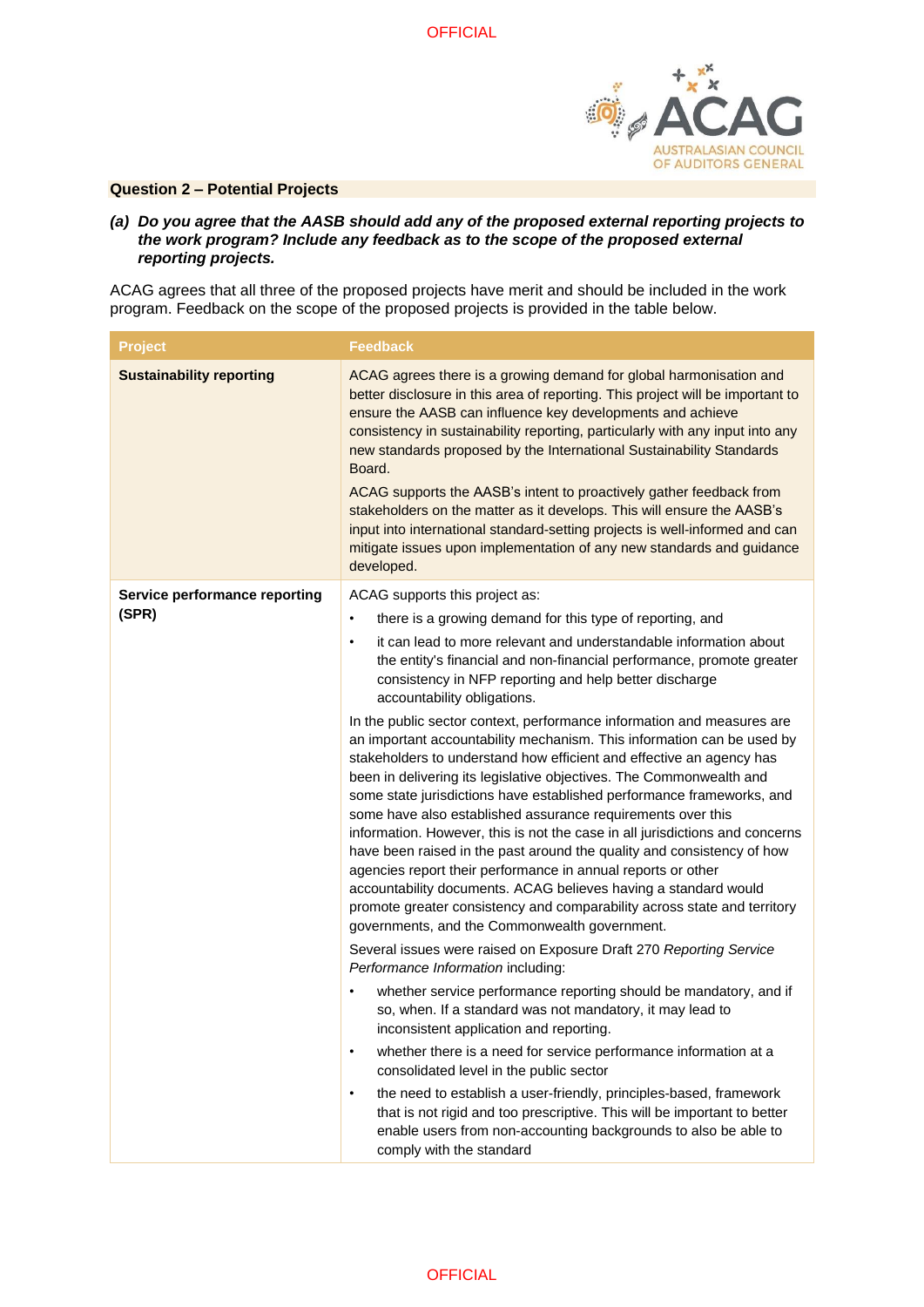

| <b>Project</b>                           | <b>Feedback</b>                                                                                                                                                                                                                                                                                                                                                                                                                                                                                                                                                                                                                                                                                                                                                                                                                                                                                                                              |
|------------------------------------------|----------------------------------------------------------------------------------------------------------------------------------------------------------------------------------------------------------------------------------------------------------------------------------------------------------------------------------------------------------------------------------------------------------------------------------------------------------------------------------------------------------------------------------------------------------------------------------------------------------------------------------------------------------------------------------------------------------------------------------------------------------------------------------------------------------------------------------------------------------------------------------------------------------------------------------------------|
|                                          | $\bullet$<br>the equally important need for those principles to be clear on<br>outcome measures to enable a baseline level of disclosure that can<br>be consistently applied by all preparers.                                                                                                                                                                                                                                                                                                                                                                                                                                                                                                                                                                                                                                                                                                                                               |
|                                          | Additional areas ACAG believes the project could focus on include, but<br>are not limited to:                                                                                                                                                                                                                                                                                                                                                                                                                                                                                                                                                                                                                                                                                                                                                                                                                                                |
|                                          | understanding the information needs of users of this information<br>$\bullet$                                                                                                                                                                                                                                                                                                                                                                                                                                                                                                                                                                                                                                                                                                                                                                                                                                                                |
|                                          | understanding the current state of performance reporting, including<br>$\bullet$<br>divergent practices                                                                                                                                                                                                                                                                                                                                                                                                                                                                                                                                                                                                                                                                                                                                                                                                                                      |
|                                          | researching current performance frameworks adopted in the public<br>$\bullet$<br>and private sectors                                                                                                                                                                                                                                                                                                                                                                                                                                                                                                                                                                                                                                                                                                                                                                                                                                         |
|                                          | researching approaches and standards that support the collection<br>$\bullet$<br>and/or development of reliable, accurate and complete information<br>on which performance information and measures are based.                                                                                                                                                                                                                                                                                                                                                                                                                                                                                                                                                                                                                                                                                                                               |
|                                          | Reporting of performance-based information should closely align to an<br>entity's objectives so that the information is relevant and should be<br>transparent and unbiased. A performance reporting framework should<br>support these principles.                                                                                                                                                                                                                                                                                                                                                                                                                                                                                                                                                                                                                                                                                            |
|                                          | ACAG suggests when developing the scope for this project, these issues<br>are considered and addressed to mitigate any issues upon future<br>implementation. ACAG also agrees with the AASB's view that service<br>performance reporting and sustainability reporting are potentially closely<br>related projects and suggest that the scoping of each be designed to<br>complement one another. Scoping should also be designed with a view of<br>achieving consistency in reporting across states and territories.                                                                                                                                                                                                                                                                                                                                                                                                                         |
|                                          | ACAG also suggest that the AASB consider the reviews conducted by<br>Australian Auditors-General of performance reporting in the public sector<br>as the AASB Literature Review focused on academic publications and<br>had little material covering the public sector.                                                                                                                                                                                                                                                                                                                                                                                                                                                                                                                                                                                                                                                                      |
| <b>Digital financial reporting (DFR)</b> | ACAG supports this project as it will be important for the AASB to be<br>actively involved with the Australian Government in implementing the<br>recommendation by the Parliamentary Joint Committee (PJC) to make<br>DFR standard practice in Australia.                                                                                                                                                                                                                                                                                                                                                                                                                                                                                                                                                                                                                                                                                    |
|                                          | Whilst the recommendation was to make DFR standard practice through<br>legislation, it will be important for the AASB to establish frameworks that<br>enable consistency in how DFR is prepared and presented in Australia.                                                                                                                                                                                                                                                                                                                                                                                                                                                                                                                                                                                                                                                                                                                  |
|                                          | ACAG would highlight that the use of DFR in the public sector has not<br>been considered and would suggest this be included within the scope of<br>the project. There are several benefits from the use of DFR that are<br>transferrable to the public sector such as increasing transparency,<br>leading to improvements in financial statement quality. It would also be<br>important to understand to what extent benefits outweigh the costs to<br>produce DFR in the public sector and their ability to embrace digital<br>reporting. For example, DFR would be beneficial for whole-of-government<br>reporting where increased transparency and increased comparability of<br>financial information between states and territories would be useful for<br>users. However, the costs may exceed the benefits for smaller agencies<br>within government which may justify the continued manual production of<br>their financial reports. |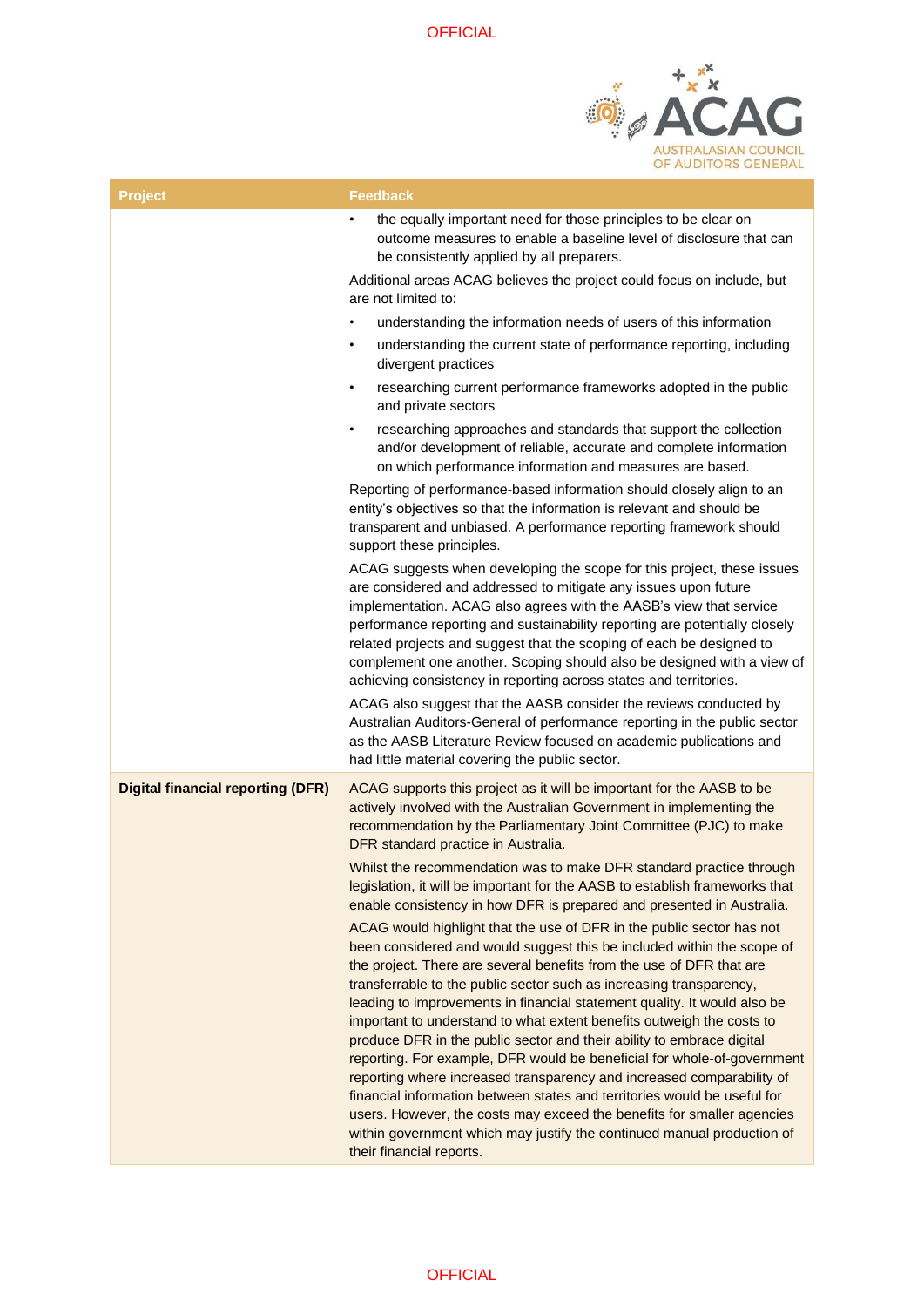

# *(b) Are there any other projects you think the AASB should include as part of its work program for 2022–2026? Specify the scope of these projects and take into consideration the AASB's capacity for additional projects.*

ACAG supports the AASB's current and proposed work program of standard-setting projects as they are important and relevant areas of attention for public sector financial reporting.

ACAG does not recommend the inclusion of any additional projects to the proposed AASB work program as the current and proposed projects are adequate and cater for a range of constituents such as for-profit entities, not-for-profit entities and public sector entities.

*(c) What priority would you give to each of the potential projects – high, medium or low?*

| <b>Project</b>                     | <b>Priority</b> | <b>Reasons</b>                                                                                                                                                                                                                                                                                                                                                                                                                                                                                                                                              |
|------------------------------------|-----------------|-------------------------------------------------------------------------------------------------------------------------------------------------------------------------------------------------------------------------------------------------------------------------------------------------------------------------------------------------------------------------------------------------------------------------------------------------------------------------------------------------------------------------------------------------------------|
| <b>Sustainability reporting</b>    | <b>High</b>     | With the establishment of the International Sustainability<br>Standards Board, it is likely that progress in developing<br>standards on sustainability reporting will accelerate<br>significantly in the coming years. It will be important for<br>the AASB to be involved in this process to ensure future<br>standards developed consider Australian specific issues.                                                                                                                                                                                     |
| Service performance reporting      | High            | ACAG supports the AASB's view that service<br>performance reporting and sustainability reporting could<br>be closely related projects. It makes sense that these<br>projects be given equal priority to enable parallel scoping<br>that would facilitate benefits to be realised and leveraged<br>from both.                                                                                                                                                                                                                                                |
| <b>Digital financial reporting</b> | Medium          | ACAG believes digital financial reporting may take longer<br>to implement in Australia than sustainability and service<br>performance reporting due to the practical issues of<br>implementation. For example, preparers may need more<br>time to implement new systems and procedures to<br>produce DFR. If the Australian Government makes DFR<br>standard practice through legislation, this could also take<br>time to enact. On this basis, treating the DFR research<br>project as a medium priority, longer-term project may be<br>more appropriate. |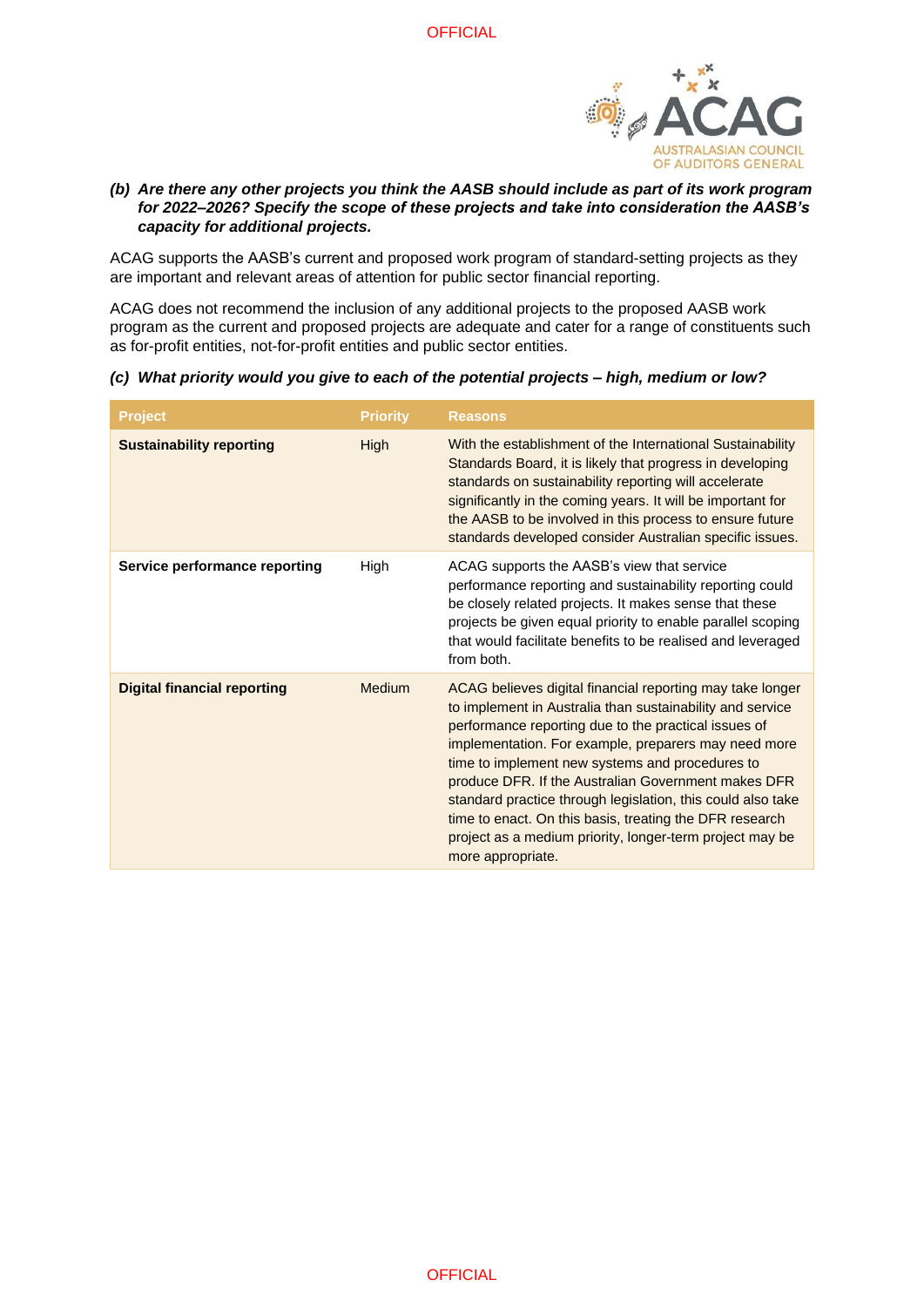

### **Question 3 – Research projects**

## *(a) Do you agree that the AASB should add any of the proposed research projects to the work program?*

ACAG is of the view that research projects related to the proposed standard-setting projects in section 2 of ITC 46 should be added to the work program. These are complex and evolving areas of reporting that will require research to inform the standard setting process. The reasons for this are included in our comments on Question 2 (a).

## *(b) Are there any other research projects you think the AASB should include as part of its work program for 2022–2026? Specify the scope of these projects and take into consideration the AASB's capacity for additional projects.*

ACAG supports the AASB's current and proposed work program of research projects as they are important and relevant areas of attention for public sector financial reporting.

ACAG does not recommend the inclusion of any additional projects to the proposed AASB work program as the current and proposed projects are adequate and cater for a range of constituents such as for-profit entities, not-for-profit entities and public sector entities.

| <b>Project</b>                                            | <b>Priority</b> | <b>Reasons</b>                                                                                                                                                                                                                                                                                                                                 |
|-----------------------------------------------------------|-----------------|------------------------------------------------------------------------------------------------------------------------------------------------------------------------------------------------------------------------------------------------------------------------------------------------------------------------------------------------|
| <b>Encouraged disclosures</b>                             | Low             | While ACAG believes there is merit in this research<br>project, other research projects are a higher priority at<br>this time. ACAG also notes that these types of<br>disclosures will be reviewed by the IASB in its<br>Disclosure Initiative standard-level project.                                                                         |
| AASB 112 Income Taxes and tax<br>transparency disclosures | Low             | While ACAG believes there is merit in this research<br>project, other research projects are a higher priority at<br>this time.                                                                                                                                                                                                                 |
| Intangible assets: recognition<br>and measurement         | Low             | While ACAG believes there is merit in this research<br>project, other research projects are a higher priority at<br>this time.                                                                                                                                                                                                                 |
| <b>Sustainability reporting</b>                           | High            | Efficiencies can be obtained by prioritising research in                                                                                                                                                                                                                                                                                       |
| <b>Service performance reporting</b>                      | High            | both sustainability reporting and service performance<br>reporting concurrently with the standard-setting<br>projects. Sustainability reporting and service<br>performance reporting are novel and evolving areas<br>of interest and continued, targeted research in these<br>areas will be crucial to inform the standard-setting<br>process. |
| <b>Digital financial reporting</b>                        | High            | The Parliamentary Joint Committee's<br>recommendation for the Australian Government to<br>make digital financial reporting standard practice in<br>Australia will create an urgency for a<br>standard/framework. Therefore, research on this topic<br>will be a high priority to inform the legislative and<br>standard-setting process.       |
| <b>Costs and benefits analysis</b>                        | Low             | While ACAG believes there is merit in this research<br>project, other research projects are a higher priority at<br>this time.                                                                                                                                                                                                                 |

### *(c) What priority would you give to each of the potential projects – high, medium or low?*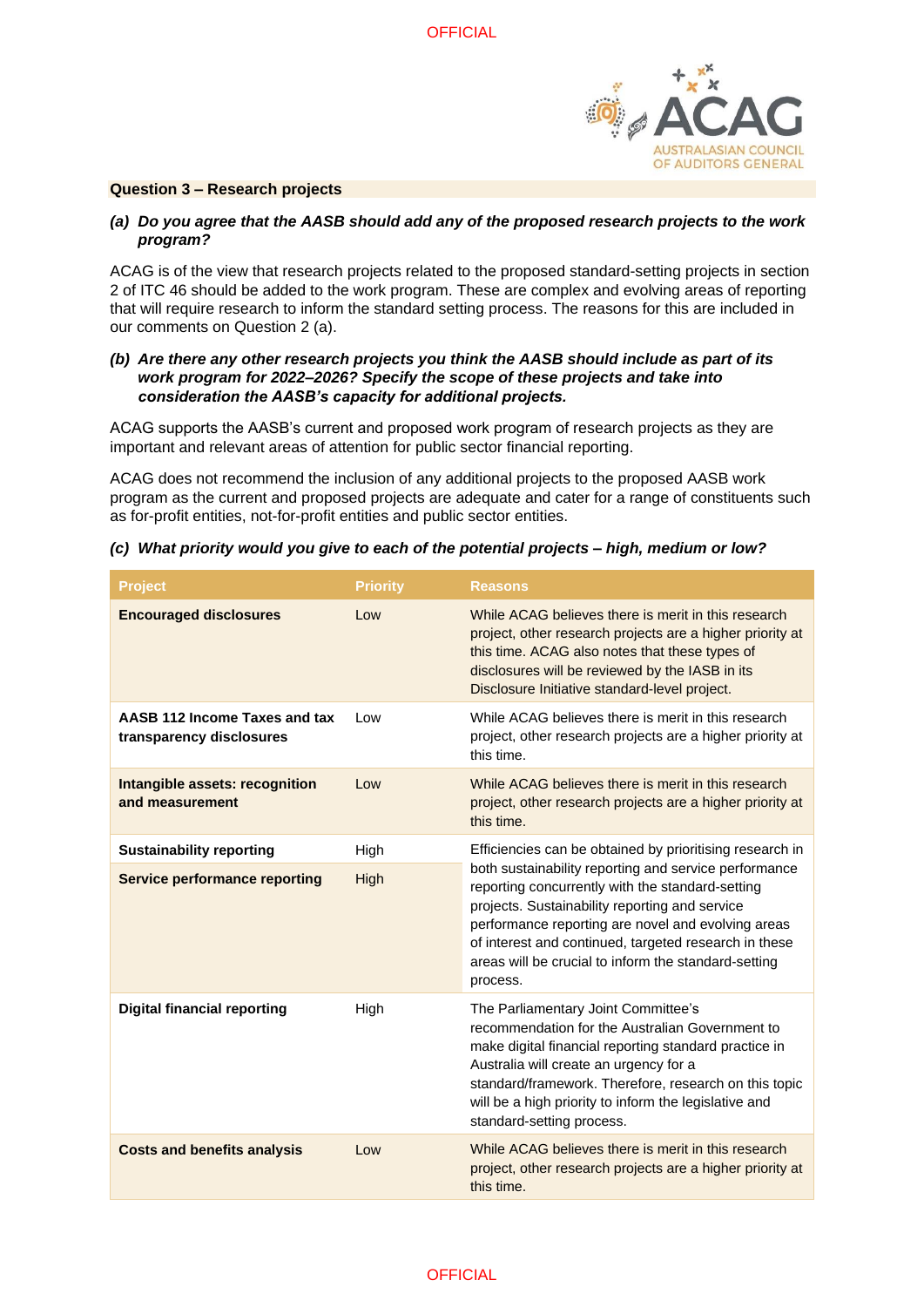

#### **Question 4 – Other comments**

### *Do you have other comments on the AASB's activities and work program?*

ACAG welcomes the inclusion of the public sector financial reporting framework project on the work plan. A contemporary and simplified public sector financial reporting framework will assist with realigning financial reporting requirements to the current needs of users of financial reports at all levels of government. ACAG believes this project warrants a high priority on the work plan given its significance to the sector.

ACAG also notes and welcomes the high priority projects in Appendix C of ITC 46, including fair value measurement for public sector entities and implementation issues related to AASB 1058 and AASB 1059.

Appendix D of ITC 46 lists the forthcoming post-implementation reviews (PIRs). ACAG agrees with the inclusion of the post-implementation reviews of domestic standards and interpretations listed in Appendix D on the AASB's work plan.

While all of the PIRs are important, ACAG believes that some of the PIRs are of higher priority to the public sector than others.

| <b>Standard/Interpretation</b>                                                                                                                                                                                                        | <b>Reasons</b>                                                                                                                                                                                                                                                                                                                                                                                                                                                                                                                                                                                                                                                                                                                                                                                                                        |
|---------------------------------------------------------------------------------------------------------------------------------------------------------------------------------------------------------------------------------------|---------------------------------------------------------------------------------------------------------------------------------------------------------------------------------------------------------------------------------------------------------------------------------------------------------------------------------------------------------------------------------------------------------------------------------------------------------------------------------------------------------------------------------------------------------------------------------------------------------------------------------------------------------------------------------------------------------------------------------------------------------------------------------------------------------------------------------------|
| <b>AASB 1059 Service Concession</b><br><b>Arrangements: Grantors</b>                                                                                                                                                                  | The majority of jurisdictions, except Victoria (which early adopted AASB<br>1059) applied AASB 1059 for the first time from 1 January 2020. Whilst<br>AASB 1059 has only been effective for a short period of time, the public<br>sector has encountered practical challenges and issues in its application.<br>Service concession arrangements are often unique and complex and can<br>vary from agreement to agreement. ACAG has identified some practical<br>application issues associated with implementation of AASB 1059.<br>ACAG would welcome the opportunity to provide feedback to the AASB<br>on implementation issues.                                                                                                                                                                                                    |
| AASB 1058 Income of Not-for-<br><b>Profit Entities and AASB 15</b><br><b>Revenue from Contracts with</b><br><b>Customers: Appendix F</b><br><b>Australian Implementation</b><br><b>Guidance for Not-for-Profit</b><br><b>Entities</b> | The public sector has encountered practical challenges and issues in its<br>application of AASB 15 and AASB 1058, particularly in relation to the<br>assessment of the existence of sufficiently specific performance<br>obligations.<br>ACAG would welcome the opportunity to provide feedback to the AASB<br>on implementation issues.                                                                                                                                                                                                                                                                                                                                                                                                                                                                                              |
| <b>AASB 1050 Administered Items</b>                                                                                                                                                                                                   | The AASB carried forward the differentiation in accounting treatment of<br>administered items of government departments from AAS 29 Financial<br>Reporting by Government Departments, which was only meant to be a<br>short-term measure. There is a need to reconsider:<br>the scope of AASB 1050 as this does not reflect contemporary<br>$\bullet$<br>government structures where agencies other than departments<br>manage administered items on behalf of the government, for<br>example in NSW, Treasury mandates the application of AASB 1050<br>to all general government sector entities.<br>giving the disclosure of administered items more prominence in the<br>$\bullet$<br>financial statements, including whether other disclosure requirements<br>in accounting standards should be disclosed for administered items. |

The table below outlines the PIRs that ACAG believes are higher priority for the public sector.

### **OFFICIAL**